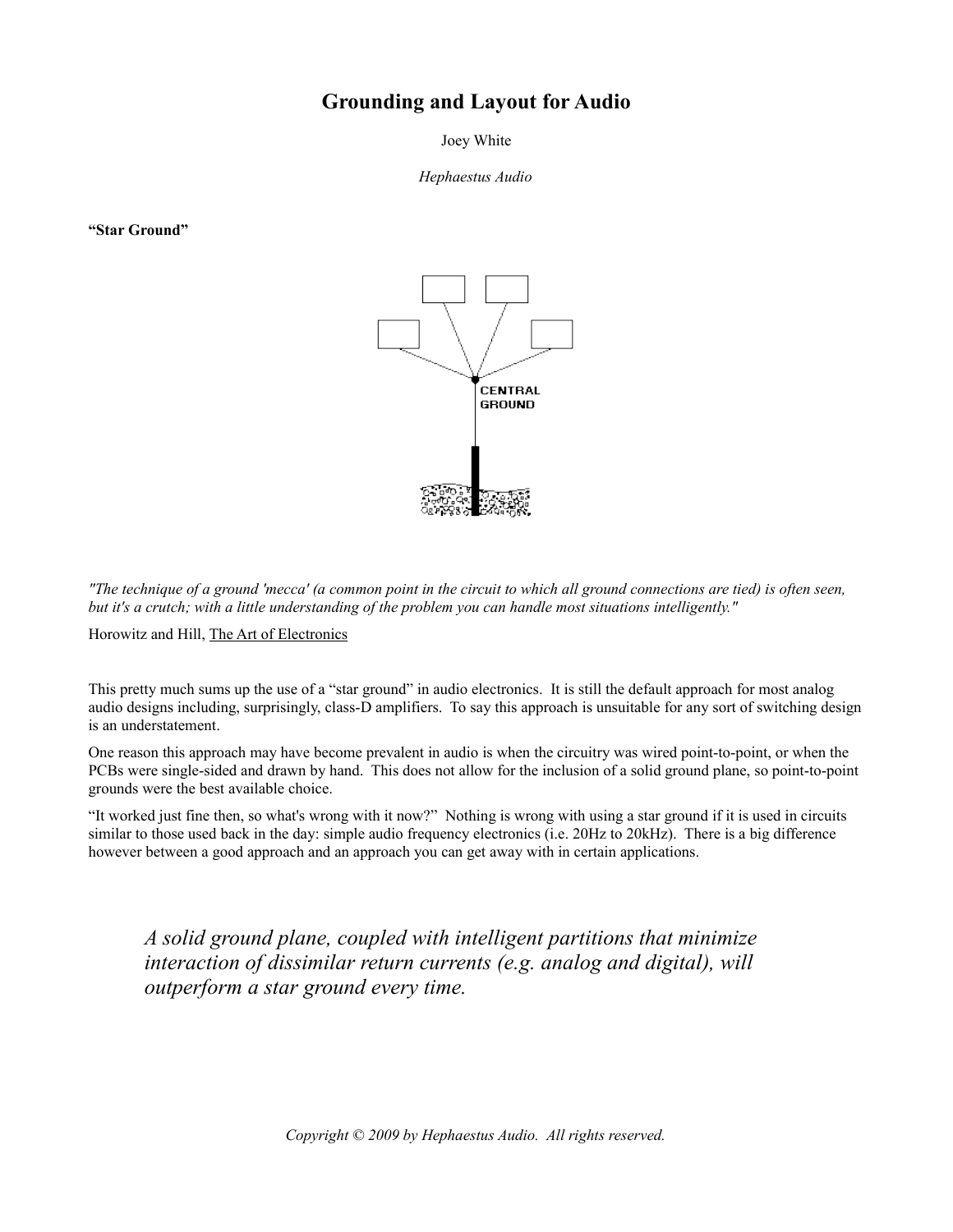## **The Ground Symbol**



When you see or use a ground symbol in a schematic it is important to be aware of two built-in assumptions:

- Assumption  $#1$  ground is ground is ground
	- This is a bad assumption. Ground always varies based on where you measure it.
- Assumption  $#2$  return currents are not critical
	- This is a bad assumption. The return current is every bit as important as the current going out in the first place! Remember: it is called a "circuit" for a reason.

#### **Rejection of Electromagnetic Fields**

A magnetic field will induce a current in a circuit proportional to the strength of the magnetic field and the area of the loop it is incident upon. This means circuits that make use of a ground plane will minimize interference from magnetic fields, since the area of every loop is minimized via the conformal return path in the ground plane.

An electric field will induce a voltage, and resultant current based on the circuit impedance. The current generated will find its way to earth ground. Again the ground plane circuit will offer superior rejection, as the impedance of the ground path is minimized via a continuous plane, rather than the point-to-point paths used in a star ground approach.

### **Single Ground Point Versus Multiple Ground Points**

There is also some debate regarding the use of a single earth grounding point or multiple earth grounding points. For a system within a given chassis with only one external ground reference entering the system, multiple earth ground points are superior. The reason why is that there are now multiple paths for interference to find its way, via the ground plane, to the local earth ground.

This is especially true for the secondary side ground of a switching power supply. It is ideal to have a earth ground as near this point as possible, but it is also ideal to not share this ground point with sensitive low-power analog circuitry. This means at least two earth ground points should be used in this type of system. Now add a high-power analog section and yet another ground point may be needed.